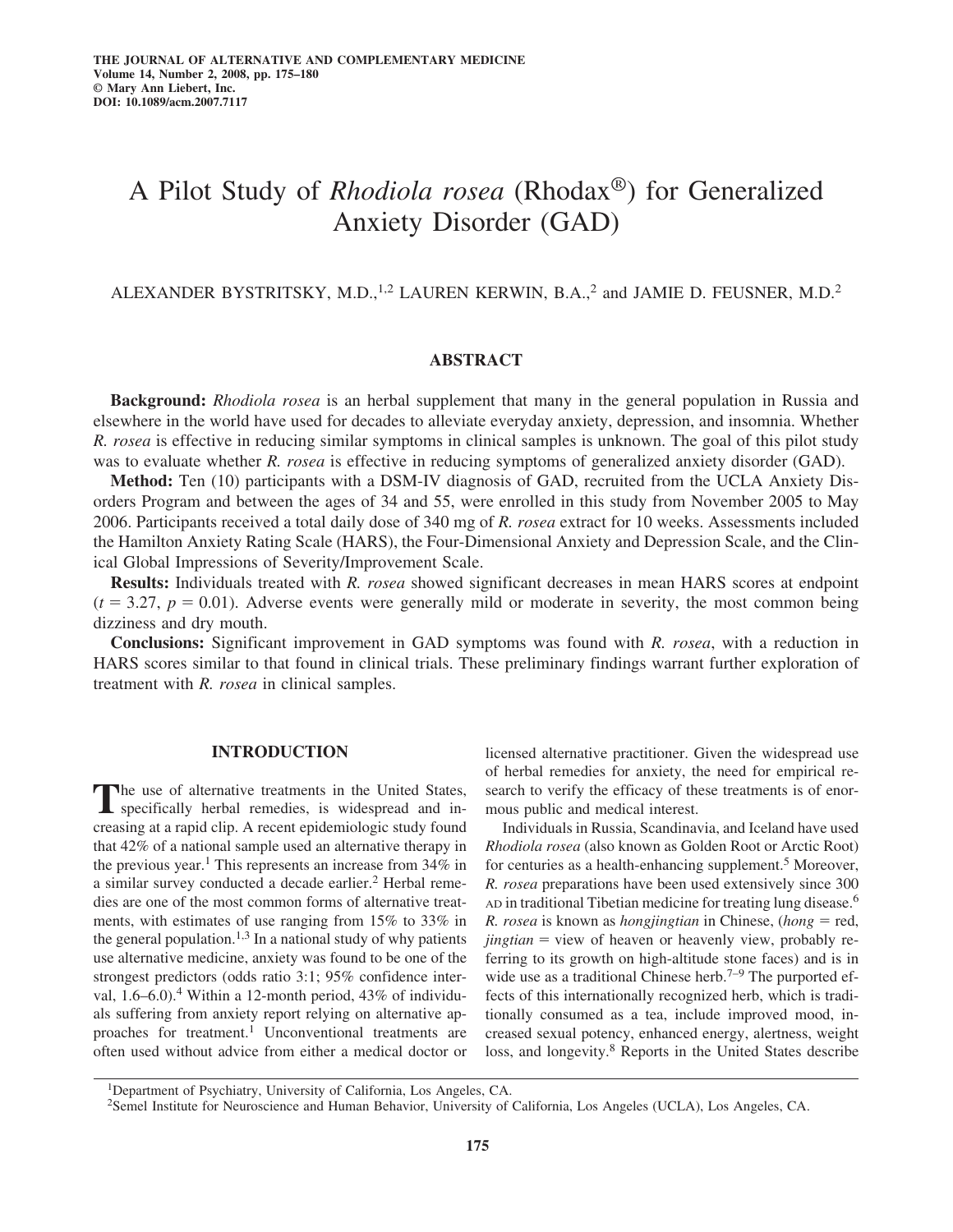*R. rosea* as a natural alternative to alleviate stress and discomfort.10 Several Internet postings report "success stories" of *R. rosea* in reducing anxiety and depression.

The physiologic mechanism by which *R. rosea* exerts its effect remain elusive. Russian researchers initially classified *R. rosea* as an adaptogen, that is, a chemical that exerts nonspecific effects on the body to permit the normalization of physiologic responses to a variety of stressors.<sup>35–38</sup> In addition to *R. rosea*, ginseng and Siberian ginseng are other well-known adaptogens from plant sources.

A recent MEDLINE® search resulted in more than 100 articles on *R. rosea,* more than two thirds of which have been published in the last decade. $11-14$  Many of these reports mention reduction in overall stress, fatigue, and irritability—symptoms frequently associated with anxiety disorders, and in particular generalized anxiety disorder (GAD). GAD is a disabling and relatively common condition, with a lifetime prevalence between  $5\%$  and  $7\%$ .<sup>15,16</sup> An array of traditional treatment options are available for GAD including benzodiazepines, serotonin reuptake inhibitors, tricyclic antidepressants, and cognitive–behavioral therapy. Nevertheless, over 40% of patients show limited or no response to conventional treatment.<sup>17</sup> In addition, individuals who do respond to established treatment often experience troublesome side-effects that may interfere with their adherence. These factors necessitate the exploration of additional and alternative treatment strategies for GAD that are effective, safe, and tolerable. Herbal remedies may therefore fill this need. Furthermore, since some herbal preparations counteract pharmacologic agents, resulting in unpleasant or life-threatening events, and because of the limited restrictions imposed by the Federal Drug Administration for the marketing of these products, it is imperative to investigate their safety empirically.18,19

*R. rosea* appears to have an excellent safety profile. Sideeffects are relatively uncommon but could include allergy, irritability, insomnia, fatigue, and unpleasant sensations, especially at high doses.<sup>5</sup> With the use of *R. rosea* expanding and popular culture increasingly recognizing its efficacy and tolerability, scientific investigation of the efficacy of *R. rosea* for treating chronic anxiety disorders is warranted. The objective of this study was to obtain preliminary data on the effectiveness of *R. rosea* for treating GAD. We hypothesized that *R. rosea* treatment would improve GAD symptoms, as reflected in significantly reduced Hamilton Anxiety Rating Scale (HARS) scores at endpoint (week 10 of treatment) as compared to baseline.

#### **METHOD**

### *Study design*

This study utilized a 10-week open-label design to evaluate the safety and efficacy of *R. rosea* in the treatment of GAD. Ten (10) participants were enrolled from November 2005 to May 2006. Participants were recruited from the UCLA Anxiety Disorders Program at the Semel Institute for Neuroscience and Human Behavior, by posting flyers around the UCLA Medical Center, and in a local newspaper. Approval from UCLA's Institutional Review Board was obtained prior to and throughout the conduct of this study. All eligible participants provided written informed consent prior to the initiation of any study-related procedure.

This study consisted of 3 parts: a screening/baseline visit, a 10-week open-label treatment phase, and a 30-day poststudy safety follow-up. Study visits were conducted at baseline and at the end of treatment weeks 3, 6, and 10. Participants meeting all eligibility criteria at baseline were enrolled and received 2 bottles of *R. rosea* and directions to take 1 tablet in the morning and 1 tablet in the evening. Each capsule contained 170 mg of *R. rosea* extract, for a total daily dose of 340 mg. The dose chosen for this study is consistent with dosage information provided by the manufacturer and found in previous clinical reports.<sup>5,20,21</sup> Each capsule of Rhodax<sup>®</sup> is standardized to provide 30 mg of each of the following 8 biomers: rosavin, rosarin, salidrosides, rosin, rhodalgin, acetylrhodalgin, rosaridin, and rosaridol. Other ingredients include microcrystalline cellulose, magnesium stearate, and gelatin.5,20

The study medication for this pilot was manufactured for Phoenix Laboratories by Bodyonics Ltd. (Farmingdale, NY) under the brand name  $Rhodax^{\circledcirc}$  (Lot 82529, expiration date October 2008). When the raw materials (containing *R. rosea*) is received at Bodyonics Ltd., it is quarantined for 2 weeks before undergoing microbiologic testing and high pressure liquid chromatography (HPLC). This process ensures accurate identification and potency of raw material in each capsule of Rhodax.

#### *Patient selection*

Male or female outpatients aged 18–64 years were eligible if they had a current DSM-IV diagnosis of GAD, confirmed by the Mini International Neuropsychiatric Interview (MINI).<sup>22</sup> Participants had to score  $\geq 16$  on the Hamilton Anxiety Rating Scale (HARS) and  $\leq$ 17 on the 21-item Hamilton Depression Rating Scale (HDRS) at screening to be considered for enrollment.<sup>23,24</sup> We included participants with lower baseline anxiety scores (i.e.,  $HARS > 16$ ) than typically included in GAD trials (i.e.,  $HARS > 20$ ) to increase external validity of the study. Participants were excluded if they had a primary diagnosis meeting DSM-IV criteria for any other Axis I disorder other than GAD, as were patients who met DSM-IV criteria for mental retardation or any pervasive developmental disorder, or who had any neurologic impairment. Also excluded were those with a current diagnosis or recent history of drug or alcohol dependence, current suicidal ideation and/or history of suicide attempt, or any personality disorder of sufficient severity to interfere with participation in the study. Other exclusion cri-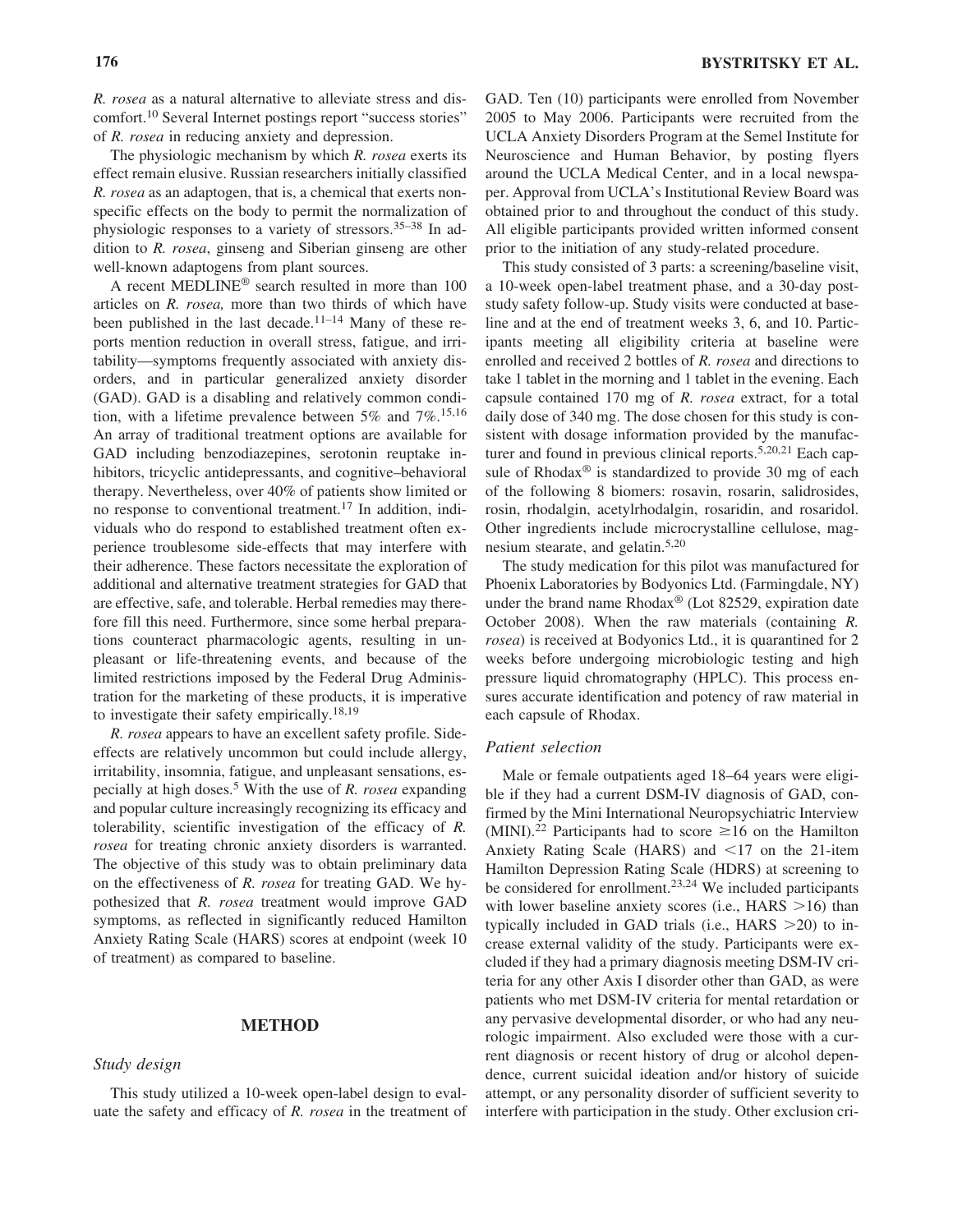# *RHODIOLA ROSEA* **FOR GAD 177**

teria included the presence or history of a medical disease that might place the participant at risk or compromise the integrity of the study. Pregnant or breastfeeding women and women of childbearing potential who were not practicing a reliable form of contraception were also ineligible for the study.

We permitted participants to take stable doses of selective serotonin reuptake inhibitor (SSRI) or serotonin norepinephrine reuptake inhibitor medication if they had been taking them for at least 3 months and remained symptomatic. In addition, we permitted participants to take benzodiazepines on an as-needed basis but no more than twice a week. Site personnel contacted all participants 24 hours in advance of their scheduled appointment to remind them of the visit.

#### *Assessments*

At screening, GAD diagnosis was confirmed by a psychiatric clinical interview and administration of the Mini International Neuropsychiatric Interview (MINI).22 Psychiatric assessments included the HARS, HDRS, the Clinical Global Impressions Scales for Severity of Illness, and the Clinical Global Impressions of Improvement (CGI-I) (beginning at week  $2$ ).<sup>23–25</sup> In addition, participants completed the Four Dimensional Anxiety and Depression Scale  $(FDADS).$ <sup>25–27</sup> The FDADS is a self-rated, 20-item instrument designed to assess symptoms of anxiety and depression. The FDADS further subdivides anxiety and depression symptoms into 4 dimensions: psychic, physiologic, cognitive, and behavioral. The FDADS demonstrates sound psychometric properties, with good internal consistency and test–retest reliability. Validity has been demonstrated in both clinical and nonclinical samples and by convergence with established measures of anxiety and depression.<sup>26,27</sup> In this study, the FDADS anxiety subscale was used to subjectively measure symptoms of GAD.

Safety procedures included a physical examination and routine chemistry, hematology, and urinalysis laboratory assessments, both at baseline and endpoint. We also monitored subjective reports of adverse events and participants completed the Side-Effects Checklist at each visit.28

#### *Statistical methods*

Data were entered anonymously into a Microsoft Excel spreadsheet and analyzed by the UCLA Semel Institute Statistical Core. The primary efficacy measures were the CGI-I and the HARS. Response to treatment was defined as a reduction of 50% or more on the HARS. Symptom remission was defined as a CGI-I score of 1 or 2 ("very much improved" or "much improved"; respectively) and a score of  $\leq$ 8 on the HARS.

Paired *t*-tests were used to compare mean baseline and endpoint scores on the HARS, the HDRS, and FDADS. All tests were 2-tailed, with a significance level set at  $\alpha = 0.05$ .

#### **RESULTS**

Twelve (12) individuals expressed interest in the study and took part in an initial telephone screen. Seventeen percent  $(17%)$   $(n = 2)$  of those screened by telephone were deemed ineligible to participate. Reasons for exclusion were psychiatric comorbidity  $(n = 1)$  and prohibited concomitant medication  $(n = 1)$ . Ten participants enrolled and received *R. rosea* treatment. The mean age of the sample was  $44 \pm$ 7.37 years. Of the 10 individuals enrolled in the study, 9 (90%) were female. Three (3; 30%) of the participants took benzodiazepines on an as-needed basis but no more than 2 times per week (alprazolam,  $n = 2$ ; lorazepam,  $n = 1$ ). These participants began benzodiazepine treatment 3 months prior to enrollment and continued throughout the study. One-hundred percent  $(100%)$   $(n = 10)$  of enrolled participants completed the 10-week treatment phase.

The change from baseline to endpoint in efficacy measures (HARS, HDRS, FDADS, CGI-I) are presented in Table 1. Mean HARS scores at baseline  $(23.40 \pm 6.0)$  were significantly different than at endpoint  $(14.10 \pm 8.06)$  (*t* = 4.70,  $p = 0.001$ ). A significant difference was also found between mean baseline (8.50  $\pm$  1.95) and endpoint (5.30  $\pm$ 2.54) HDRS scores  $(t = 4.70, p = 0.001)$  and between baseline (68.70  $\pm$  6.7) and endpoint (53.90  $\pm$  7.2) FDADS anxiety subscale scores ( $t = 2.35$ ,  $p = 0.043$ ).

At endpoint, 5 (50%) of 10 participants had at least a 50% decrease on the HARS and were thus considered responders to treatment. Four (4; 40%) achieved a score of 1 or 2 on the CGI-I and an endpoint HARS score of  $\leq 8$ , meeting criteria for remission. Two (2) additional participants were "minimally improved" on the CGI-I.

Adverse events were mild to moderate, the most common being dizziness ( $n = 2$ ; 20%) and dry mouth ( $n = 4$ ; 40%). No participant discontinued the study prematurely due to adverse events, and no serious adverse events occurred. There were no significant abnormalities in laboratory data after treatment. The 30-day poststudy safety follow-up revealed no subsequent adverse effects.

#### **DISCUSSION**

Overall this pilot study suggests that *R. rosea* has anxiolytic effects, as indicated by significant decreases in HARS scores over time. While previous reports have indicated *R. rosea* can provide benefits for several conditions including pain, insomnia, stress, anxiety, and depression, this is the first report of anxiolytic effects in a clinical sample.

The treatment effects in this study results are similar to those found in psychopharmacological trials where the effect size of 1.0 denotes a moderate treatment effect. A metaanalysis of various anxiety disorders treatments found the mean effect size (controlling for methodological variables) for the SSRIs as a group to be 0.82; for clinician behavior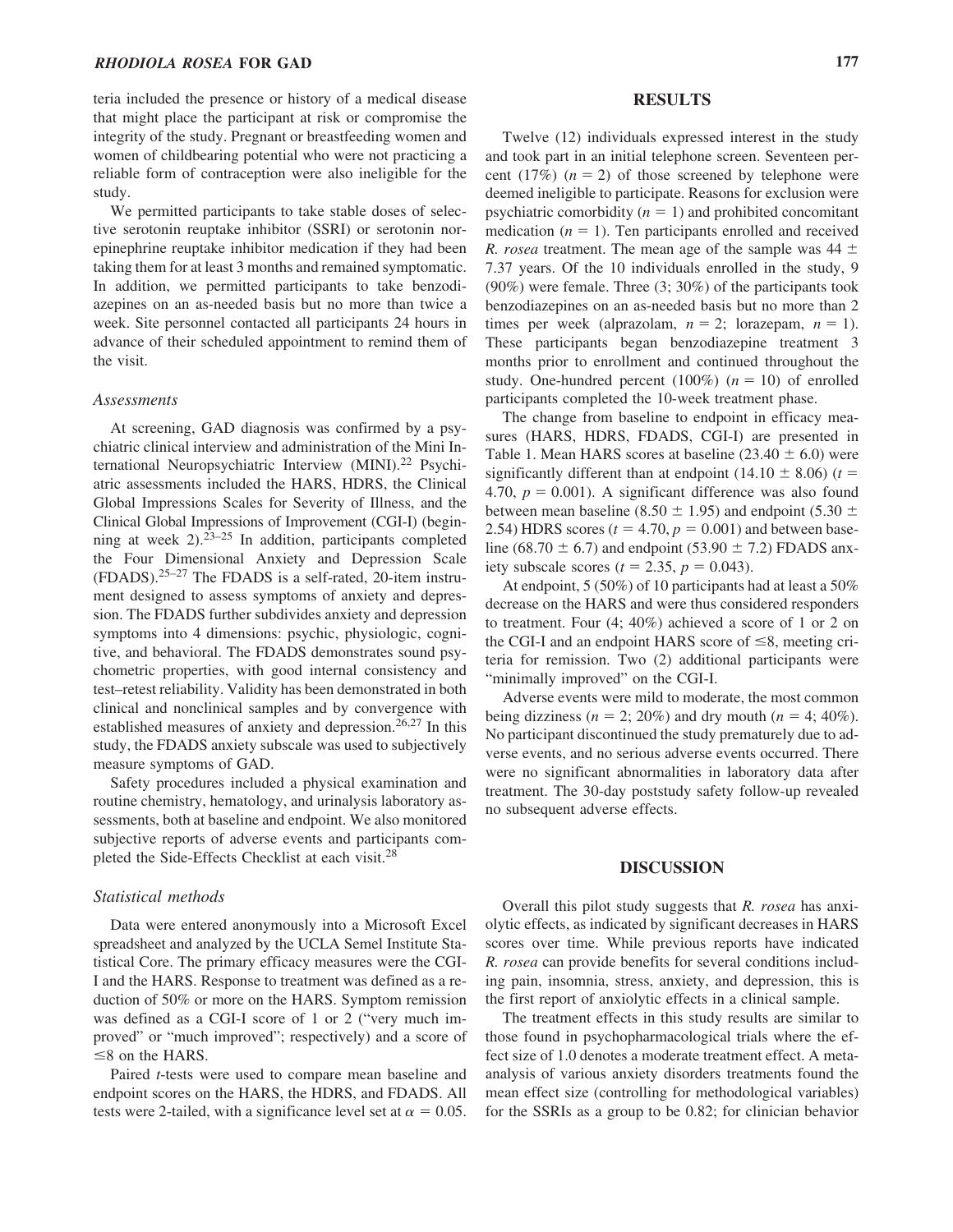| Participant<br>number | Gender | Age              | <b>HARS</b><br>baseline | <b>HARS</b><br>endpoint | <b>HDRS</b><br>baseline | <b>HDRS</b><br>endpoint | FDADS-<br>anxiety<br>baseline | FDADS-<br>anxiety<br>endpoint | CGI<br>endpoint |
|-----------------------|--------|------------------|-------------------------|-------------------------|-------------------------|-------------------------|-------------------------------|-------------------------------|-----------------|
| 1 <sup>a</sup>        | M      | 55               | 21                      | 10                      |                         |                         | 70                            | 44                            |                 |
| $2^{a,b}$             | F      | 54               | 17                      | 6                       |                         |                         | 64                            | 42                            |                 |
| 3 <sup>a,b</sup>      | F      | 43               | 27                      | 4                       |                         |                         | 80                            | 27                            |                 |
| $4^{a,b}$             | F      | 38               | 19                      | 20                      |                         |                         | 59                            | 64                            |                 |
| 5                     | F      | 34               | 24                      | 8                       | 9                       |                         | 63                            | 42                            |                 |
| 6                     | F      | 41               | 21                      | 20                      | 12                      | 10                      | 71                            | 78                            | 4               |
| $7^{a,b}$             | F      | 53               | 24                      | 6                       | 9                       | ↑                       | 61                            | 33                            | 2               |
| 8                     | F      | 40               | 29                      | 19                      | 10                      | h                       | 76                            | 64                            |                 |
| 9                     | F      | 39               | 16                      | 22                      | 10                      |                         | 48                            | 62                            |                 |
| 10                    | F      | 43               | 36                      | 26                      |                         |                         | 95                            | 83                            |                 |
| Mean<br>$\pm$ SD      |        | $\pm 7.37$<br>44 | $23.40 \pm 6.0$         | $14.10 \pm 8.06$        | $8.50 \pm 1.95$         | $5.30 \pm 2.54$         | $68.70 \pm 6.7$               | $53.90 \pm 7.2$               | 2.8             |
| Paired<br>$t$ -test   |        |                  |                         | $t = 3.27$              |                         | $t = 4.71$              |                               | $t = 2.35$                    |                 |
| $p$ value             |        |                  |                         | 0.01                    |                         | 0.001                   |                               | 0.043                         |                 |

TABLE 1. DEMOGRAPHIC AND CLINICAL CHARACTERISTICS OF THE STUDY SAMPLE

a Participants who met criteria for response.

bParticipants who met criteria for remission.

HARS, Hamilton Anxiety Rating Scale; HDRS, Hamilton Depression Rating Scale; FDADS, Four Dimensional Anxiety and Depression Scale; CGI, Clinical Global Impressions.

therapy, 0.99, and for clomipramine, 1.09.<sup>29</sup> The effect size in the open pilot study is, to some extent, an artifact of an open trial, where the effect size does not factor out the effect of placebo. Therefore, although this study was not placebo controlled, it demonstrates an effect that is perhaps only slightly better than what one would expect with placebo. Open-label studies with herbal remedies frequently produce high response rates that are not always confirmed in subsequent controlled clinical trials.18,19,29–32

However, the absolute value of the change (9.4 points) compares favorably to that found in several clinical trials (6.01–9.3) and is larger than the average effect of placebo of 7.3 found in meta-analyses of clinical trials with other active medications.29,33 This meta-analysis shows a large variability of the effect of placebos depending on the patient population, the exact nature of the treatment program, and baseline patient characteristics. A review of other recent placebo-controlled studies for the treatment of GAD shows similarly a range of effect sizes from  $d = 0.74$  to  $d = 1.72$ , further emphasizing that the effect of placebo treatment is highly dependent on specific characteristics of the study.34–36 Thus, comparing our results to the literature does not answer whether we truly found the antianxiety effect of *R. rosea* beyond an expected placebo effect, and emphasizes the necessity for future study.

Another factor that may have influenced placebo-type response is that 3 of the patients in this sample had milder HARS scores (16–20) than for those typically enrolled in GAD trials (usually greater than 20). However, response in this study was independent of baseline scores, and 4 of the 5 responders had baseline HARS scores greater than 20.

On the CGI-I, 2 participants were rated as "no change" and 1 as "minimally worse." It is not clear why 1 participant had slight worsening of symptoms. Three (3) participants continued taking previous (albeit ineffective) benzodiazepine medication. There was no apparent interaction between *R. rosea* and benzodiazepine use in these participants, suggesting that it may be safe to co-administer both agents. Further research is needed to confirm this.

Although 4 (40%) reported dry mouth and 2 (20%) reported dizziness, the adverse events were mild to moderate and did not result in discontinuation of treatment. *R. rosea*, like other herbal remedies, may appeal to patients who want to avoid the common side-effects of prescription antidepressant and antianxiety medications. Although it was not tested in this study, *R. rosea* has been reported to improve memory, male sexual dysfunction, and help with weight loss.37–40 If future studies can verify these benefits, concomitant use of *R. rosea* with SSRIs and SNRIs may prove helpful for these common side-effects.

Interpretation of these results is limited by a small sample size  $(N = 10)$ , use of an open-label design, and fixed dosing schedule. Perhaps the greatest concern in interpreting these data is the extent to which these results represent a placebo response. A placebo-controlled study with enough power to detect significant treatment differences is therefore required to address these concerns more definitively. Despite these limitations, *R. rosea* appears to reduce symptoms of anxiety in individuals suffering from GAD. Given this, a favorable side-effect profile, and the popularity of herbal remedies in our culture, *R. rosea* is deserving of further study in GAD and other stress-related conditions.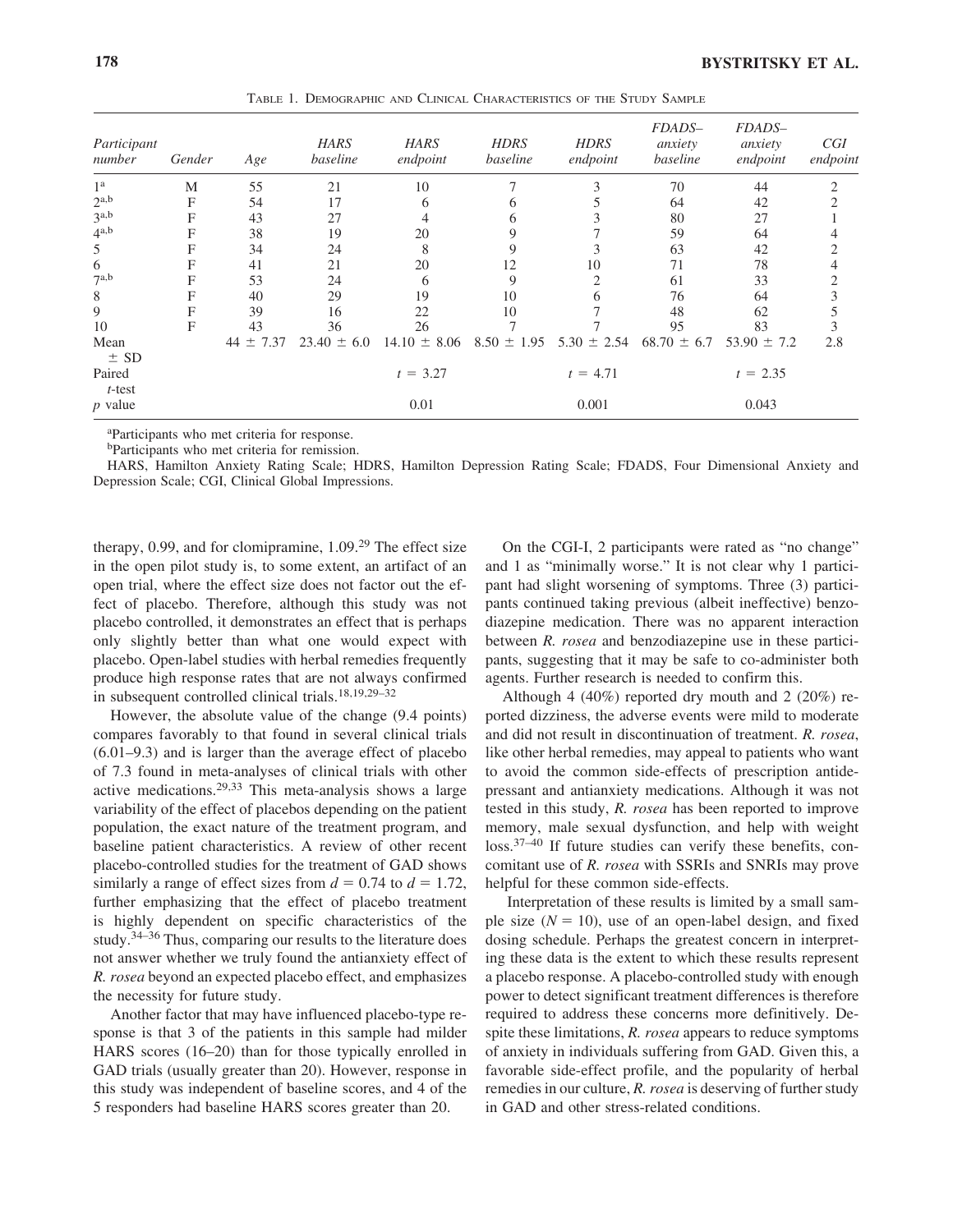### **ACKNOWLEDGMENTS**

Funding for this study was provided by a grant from The Saban Family Foundation, Los Angeles, CA.

#### **REFERENCES**

- 1. Eisenberg DM, Davis RB, Ettner SL, et al. Trends in alternative medicine use in the United States, 1990–1997: Results of a follow-up national survey. [JAMA](http://online.liebertpub.com/action/showLinks?pmid=9820257&crossref=10.1001%2Fjama.280.18.1569) 1998;280:1569–1575.
- 2. Eisenberg DM, Kessler RC, Foster C, et al. Unconventional medicine in the United States: Prevalence, costs, and patterns of use. [N Engl J Med](http://online.liebertpub.com/action/showLinks?pmid=8418405&crossref=10.1056%2FNEJM199301283280406) 1993;328:246–252.
- 3. Astin JA, Marie A, Pelletier KR, et al. A review of the incorporation of complementary and alternative medicine by mainstream physicians. [Arch Intern Med](http://online.liebertpub.com/action/showLinks?pmid=9827781&crossref=10.1001%2Farchinte.158.21.2303) 1998;158:2303–2310.
- 4. Astin JA. Why patients use alternative medicine: Results of a national study. [JAMA](http://online.liebertpub.com/action/showLinks?pmid=9605899&crossref=10.1001%2Fjama.279.19.1548) 1998;279:1548–1553.
- 5. *Rhodiola rosea*. Monograph Altern Med Rev 2002;7:421–423.
- 6. Zong YY, Lowell K, Jiang P, et al. Phenolic constituents of *Rhodiola coccinea*, a Tibetan folk medicine 1. [Planta Med](http://online.liebertpub.com/action/showLinks?pmid=1818351&crossref=10.1055%2Fs-2006-960220) 1991;57:589.
- 7. Zhang ZH, Feng SH, Hu GD, et al. Effect of *Rhodiola kirilowii* (Regel.) *Maxim* on preventing high altitude reactions. A comparison of cardiopulmonary function in villagers at various altitudes [in Chinese]. China J Chinese Mater Med 1989;14:687–690, 704.
- 8. Zhang S, Wang J, Zhang H. Chemical constituents of Tibetan medicinal herb Rhodiola kirilowii (Reg.) Reg. [in Chinese]. China J Chinese Mater Med 1991;16:483, 512.
- 9. Zhang S, Gao W, Xu K, et al. Early use of Chinese drug *Rhodiola* compound for patients with post-trauma and inflammation in prevention of ALI/ARDS [in Chinese]. [Chinese J Surg](http://online.liebertpub.com/action/showLinks?pmid=11829830) 1999;37:238–240.
- 10. Earnest CP, Morss GM, Wyatt F, et al. Effects of a commercial herbal-based formula on exercise performance in cyclists. [Med Sci Sports Exerc](http://online.liebertpub.com/action/showLinks?pmid=15076794&crossref=10.1249%2F01.MSS.0000125157.49280.AF) 2004;36:504–509.
- 11. Akgul Y, Ferreira D, Abourashed EA, Khan IA. Lotaustralin from Rhodiola rosea roots. [Fitoterapia](http://online.liebertpub.com/action/showLinks?pmid=15351122&crossref=10.1016%2Fj.fitote.2004.06.002) 2004;75:612–614.
- 12. Abidov M, Grachev S, Seifulla RD, Ziegenfuss TN. Extract of *Rhodiola rosea radix* reduces the level of C-reactive protein and creatinine kinase in the blood. [Bull Exp Biol Med](http://online.liebertpub.com/action/showLinks?pmid=15514725) 2004;138:63–64.
- 13. Zhu L, Shi ZY, Wu XM, et al. Prevention of *Rhodiola-astragalus* membranaceus compounds against simulated plateau hypoxia brain injury in rat [in Chinese]. [Space Med Med Eng](http://online.liebertpub.com/action/showLinks?pmid=16224855) [\(Beijing](http://online.liebertpub.com/action/showLinks?pmid=16224855)) 2005;18:303–305.
- 14. Yoshikawa M, Shimada H, Horikawa S, et al. Bioactive constituents of Chinese natural medicines. IV. *Rhodiolae radix.* (2): On the histamine release inhibitors from the underground part of *Rhodiola sacra* (*Prain ex Hamet*) S. H. Fu (Crassulaceae): Chemical structures of rhodiocyanoside D and sacranosides A and B. Chem Pharm Bull (Tokyo) 1997;45:1498–1503.
- 15. Kessler RC, Demler O, Frank RG, et al. Prevalence and treatment of mental disorders, 1990 to 2003. [N Engl J Med](http://online.liebertpub.com/action/showLinks?pmid=15958807&crossref=10.1056%2FNEJMsa043266) 2005;352:2515–2523.
- 16. Kessler RC, Chiu WT, Demler O, et al. Prevalence, severity, and comorbidity of 12-month DSM-IV disorders in the Na-

tional Comorbidity Survey Replication. [Arch Gen Psychiatry](http://online.liebertpub.com/action/showLinks?pmid=15939839&crossref=10.1001%2Farchpsyc.62.6.617) 2005;62:617–627.

- 17. Bystritsky A. Treatment-resistant anxiety disorders. [Mol Psy](http://online.liebertpub.com/action/showLinks?pmid=16847460&crossref=10.1038%2Fsj.mp.4001852)[chiatry](http://online.liebertpub.com/action/showLinks?pmid=16847460&crossref=10.1038%2Fsj.mp.4001852) 2006;11:805–814.
- 18. Connor KM, Payne V, Davidson JR. Kava in generalized anxiety disorder: Three placebo-controlled trials. [Int Clin Psy](http://online.liebertpub.com/action/showLinks?pmid=16877894&crossref=10.1097%2F00004850-200609000-00001)[chopharmacol](http://online.liebertpub.com/action/showLinks?pmid=16877894&crossref=10.1097%2F00004850-200609000-00001) 2006;21:249–253.
- 19. Connor KM, Davidson JR. A placebo-controlled study of *Kava kava* in generalized anxiety disorder. [Int Clin Psychopharma](http://online.liebertpub.com/action/showLinks?pmid=12131602&crossref=10.1097%2F00004850-200207000-00005)[col](http://online.liebertpub.com/action/showLinks?pmid=12131602&crossref=10.1097%2F00004850-200207000-00005) 2002;17:185–188.
- 20. Sagalov GM. *Rhodiola rosacea*. Fel'dsher i Akusherka 1983; 48:55–56.
- 21. Spasov AA, Wikman GK, Mandrikov VB, et al. A doubleblind, placebo-controlled pilot study of the stimulating and adaptogenic effect of *Rhodiola rosea* SHR-5 extract on the fatigue of students caused by stress during an examination period with a repeated low-dose regimen. [Phytomedicine](http://online.liebertpub.com/action/showLinks?pmid=10839209) 2000; 7:85–89.
- 22. Sheehan DV, Lecrubier Y, Sheehan KH, et al. The Mini-International Neuropsychiatric Interview (M.I.N.I.): The development and validation of a structured diagnostic psychiatric interview for DSM-IV and ICD-10. [J Clin Psychiatry](http://online.liebertpub.com/action/showLinks?pmid=9881538) 1998;59 (suppl 20):22–33; quiz 34–57.
- 23. Hamilton M. The assessment of anxiety states by rating. [Br J](http://online.liebertpub.com/action/showLinks?pmid=13638508&crossref=10.1111%2Fj.2044-8341.1959.tb00467.x) [Med Psychol](http://online.liebertpub.com/action/showLinks?pmid=13638508&crossref=10.1111%2Fj.2044-8341.1959.tb00467.x) 1959;32:50–55.
- 24. Hamilton M. A rating scale for depression. [J Neurol Neuro](http://online.liebertpub.com/action/showLinks?pmid=14399272&crossref=10.1136%2Fjnnp.23.1.56)[surg Psychiatry](http://online.liebertpub.com/action/showLinks?pmid=14399272&crossref=10.1136%2Fjnnp.23.1.56) 1960;23:56–62.
- 25. Guy W. Patient assessment in clinical trials. [Prog Neuropsy](http://online.liebertpub.com/action/showLinks?pmid=6761766&crossref=10.1016%2FS0278-5846%2882%2980155-3)[chopharmacol Biol Psychiatry](http://online.liebertpub.com/action/showLinks?pmid=6761766&crossref=10.1016%2FS0278-5846%2882%2980155-3) 1982;6:601–606.
- 26. Bystritsky A, Stoessel P, Yager J. Psychometric discrimination between anxiety and depression. [J Nerv Ment Dis](http://online.liebertpub.com/action/showLinks?pmid=8473879&crossref=10.1097%2F00005053-199304000-00010) 1993; 181:265–267.
- 27. Bystritsky A, Waikar SV, Vapnik T. Four-dimensional Anxiety and Depression Scale: A preliminary psychometric report. [Anxiety](http://online.liebertpub.com/action/showLinks?pmid=9160599&crossref=10.1002%2F%28SICI%291522-7154%281996%292%3A1%3C47%3A%3AAID-ANXI7%3E3.0.CO%3B2-A) 1996;2:47–50.
- 28. Matson JL, Mayville EA, Bielecki J, et al. Reliability of the Matson Evaluation of Drug Side Effects Scale (MEDS). [Res](http://online.liebertpub.com/action/showLinks?pmid=9836321&crossref=10.1016%2FS0891-4222%2898%2900021-3) [Dev Disabil](http://online.liebertpub.com/action/showLinks?pmid=9836321&crossref=10.1016%2FS0891-4222%2898%2900021-3) 1998;19:501–506.
- 29. Kobak KA, Taylor LV, Bystritsky A, et al. St John's wort versus placebo in obsessive-compulsive disorder: Results from a double-blind study. [Int Clin Psychopharmacol](http://online.liebertpub.com/action/showLinks?pmid=16192837&crossref=10.1097%2F00004850-200511000-00003) 2005;20: 299–304.
- 30. Davidson JR, Connor KM. St. John's wort in generalized anxiety disorder: Three case reports. [J Clin Psychopharmacol](http://online.liebertpub.com/action/showLinks?pmid=11763024&crossref=10.1097%2F00004714-200112000-00026) 2001;21:635–636.
- 31. Davidson JR. Pharmacotherapy of generalized anxiety disorder. [J Clin Psychiatry](http://online.liebertpub.com/action/showLinks?pmid=11414551) 2001;62(suppl 11):46–50; discussion 51–42.
- 32. Kobak KA, Taylor L, Futterer R, Warner G. St. John's wort in generalized anxiety disorder: Three more case reports. [J Clin](http://online.liebertpub.com/action/showLinks?pmid=14520138&crossref=10.1097%2F01.jcp.0000088921.02635.13) [Psychopharmacol](http://online.liebertpub.com/action/showLinks?pmid=14520138&crossref=10.1097%2F01.jcp.0000088921.02635.13) 2003;23:531–532.
- 33. Stein DJ, Baldwin DS, Dolberg OT, et al. Which factors predict placebo response in anxiety disorders and major depression? An analysis of placebo-controlled studies of escitalopram. [J Clin Psychiatry](http://online.liebertpub.com/action/showLinks?pmid=17196054&crossref=10.4088%2FJCP.v67n1111) 2006;67:1741–1746.
- 34. Montgomery SA, Tobias K, Zornberg GL, et al. Efficacy and safety of pregabalin in the treatment of generalized anxiety disorder: A 6-week, multicenter, randomized, double-blind, placebo-controlled comparison of pregabalin and venlafaxine. [J Clin Psychiatry](http://online.liebertpub.com/action/showLinks?pmid=16841627&crossref=10.4088%2FJCP.v67n0511) 2006;67:771–782.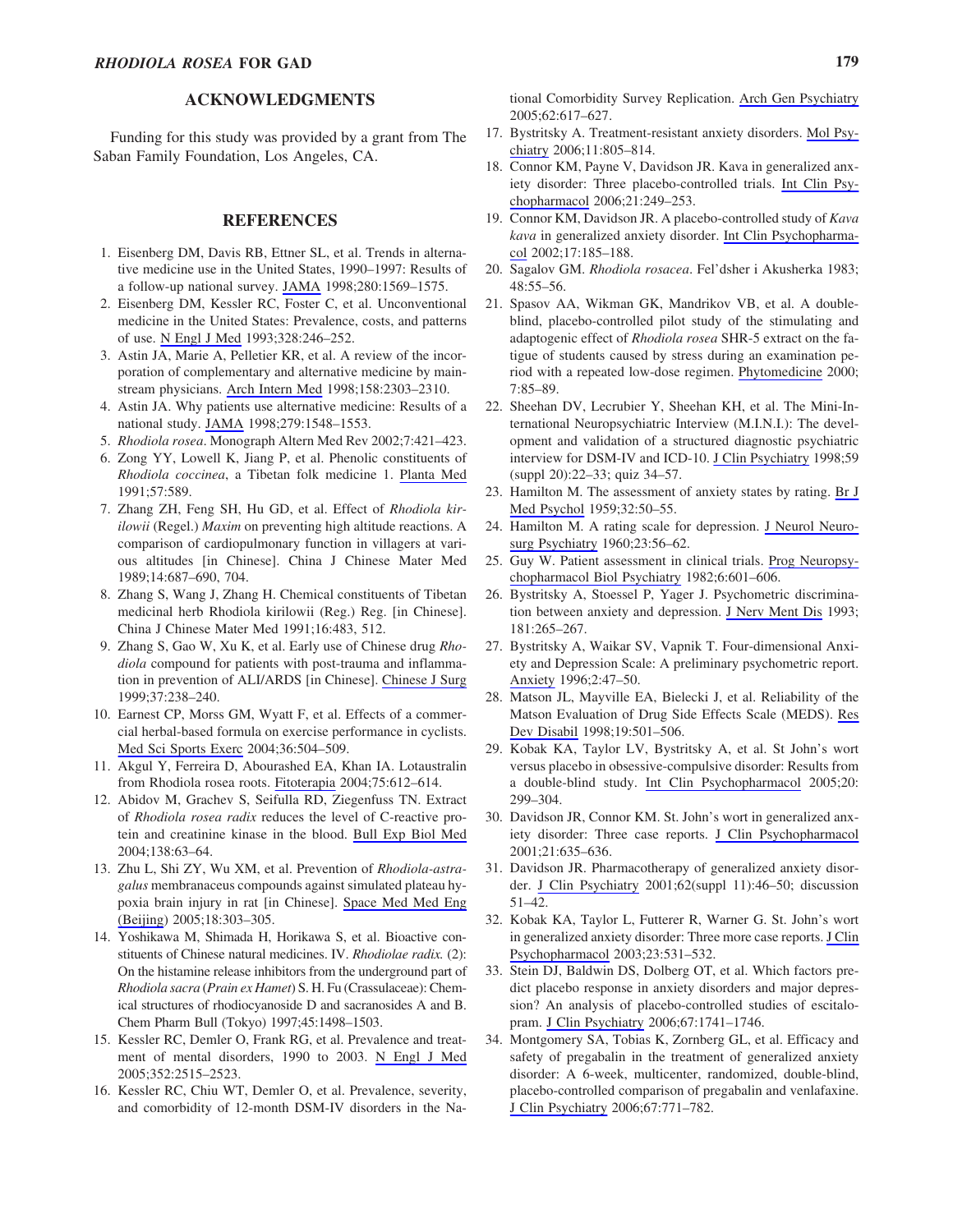- 35. Yousef GG, Grace MH, Cheng DM, et al. Comparative phytochemical characterization of three *Rhodiola* species. [Phyto](http://online.liebertpub.com/action/showLinks?pmid=16956631&crossref=10.1016%2Fj.phytochem.2006.07.026)[chemistry](http://online.liebertpub.com/action/showLinks?pmid=16956631&crossref=10.1016%2Fj.phytochem.2006.07.026) 2006;67:2380–2391.
- 36. Boon-Niermeijer EK, van den Berg A, Wikman G, Wiegant FA. Phyto-adaptogens protect against environmental stress-induced death of embryos from the freshwater snail *Lymnaea stagnalis.* [Phytomedicine](http://online.liebertpub.com/action/showLinks?pmid=11081990) 2000;7:389–399.
- 37. Darbinyan V, Kteyan A, Panossian A, et al. Rhodiola rosea in stress induced fatigue: A double blind cross-over study of a standardized extract SHR-5 with a repeated low-dose regimen on the mental performance of healthy physicians during night duty. [Phytomedicine](http://online.liebertpub.com/action/showLinks?pmid=11081987) 2000;7:365–371.
- 38. Kelly GS. Rhodiola rosea: A possible plant adaptogen. [Altern](http://online.liebertpub.com/action/showLinks?pmid=11410073) [Med Rev](http://online.liebertpub.com/action/showLinks?pmid=11410073) 2001;6:293–302.
- 39. Kucinskaite A, Briedis V, Savickas A. Experimental analysis of therapeutic properties of Rhodiola rosea L. and its possible application in medicine. [Medicina \(Kaunas](http://online.liebertpub.com/action/showLinks?pmid=15252224)) 2004;40:614–619.
- 40. De Bock K, Eijnde BO, Ramaekers M, Hespel P. Acute *Rhodiola rosea* intake can improve endurance exercise performance. [Int J Sport Nutr Exerc Metab](http://online.liebertpub.com/action/showLinks?pmid=15256690) 2004;14:298–307.

Address reprint requests to: *Alexander Bystritsky, M.D. Semel Institute for Neuroscience and Human Behavior 300 UCLA Medical Plaza, Suite 2335 Los Angeles, CA 90095*

*E-mail:* abystritsky@mednet.ucla.edu